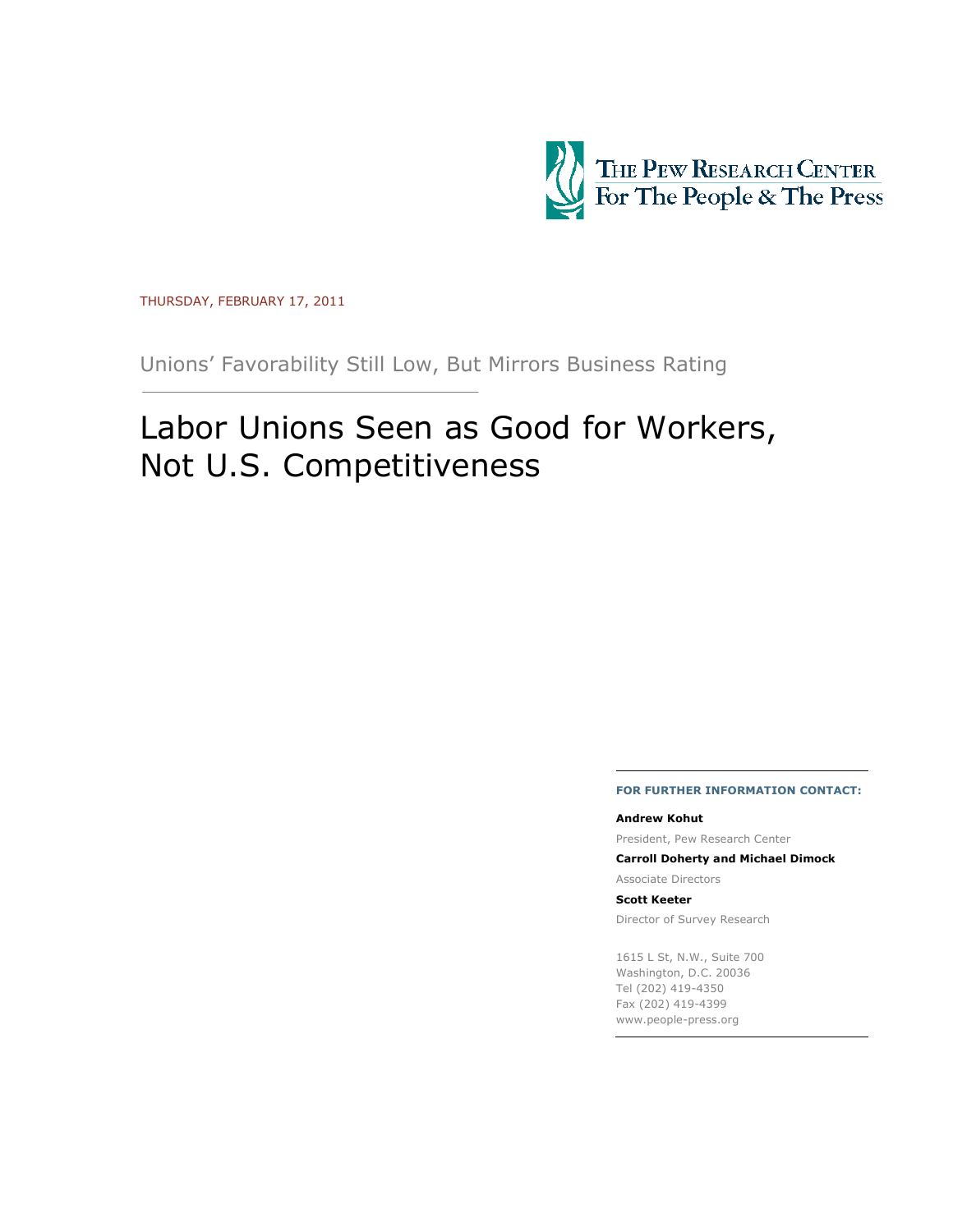## Unions' Favorability Still Low, But Mirrors Business Rating Labor Unions Seen as Good for Workers, Not U.S. **Competitiveness**

The favorability ratings for labor unions remain at nearly their lowest level in a quarter century with 45% expressing a positive view. Yet the public expresses similar opinions about business corporations – 47% have a favorable impression – and this rating is also near a historic low.

Americans express mixed views of the impact of labor unions on salaries and working conditions, international competitiveness, job availability and productivity. About half (53%) say unions have had a positive effect on the salaries and benefits of union workers, while just 17% say they have had a negative effect. Views are similar about the impact of unions on working conditions for all workers (51% positive, 17% negative).

Declining Favorability for Both Business and Labor



But as many say unions have a negative effect as a positive effect on workplace productivity and on the availability of good jobs in America. And more say that unions have a negative (36%) than positive (24%) impact on the ability of U.S. companies to compete internationally.

#### Labor Unions Seen as Benefiting Workers, Not American Competitiveness

| Pos-<br>itive | Nea-<br>ative | much<br>effect | Other/<br>DK  |
|---------------|---------------|----------------|---------------|
| $\%$          | $\frac{0}{0}$ | $\%$           | $\frac{0}{0}$ |
| 53            | 17            | 22             | $9 = 100$     |
| 51            | 17            | 25             | $7 = 100$     |
| 34            | 30            | 26             | $9 = 100$     |
| 32            | 33            | 28             | $7 = 100$     |
| 24            | 36            | 30             | $11 = 100$    |
|               |               |                | <b>Not</b>    |

PEW RESEARCH CENTER Feb 2-7, 2011. Q57a-e. Figures may not add to 100% because of rounding.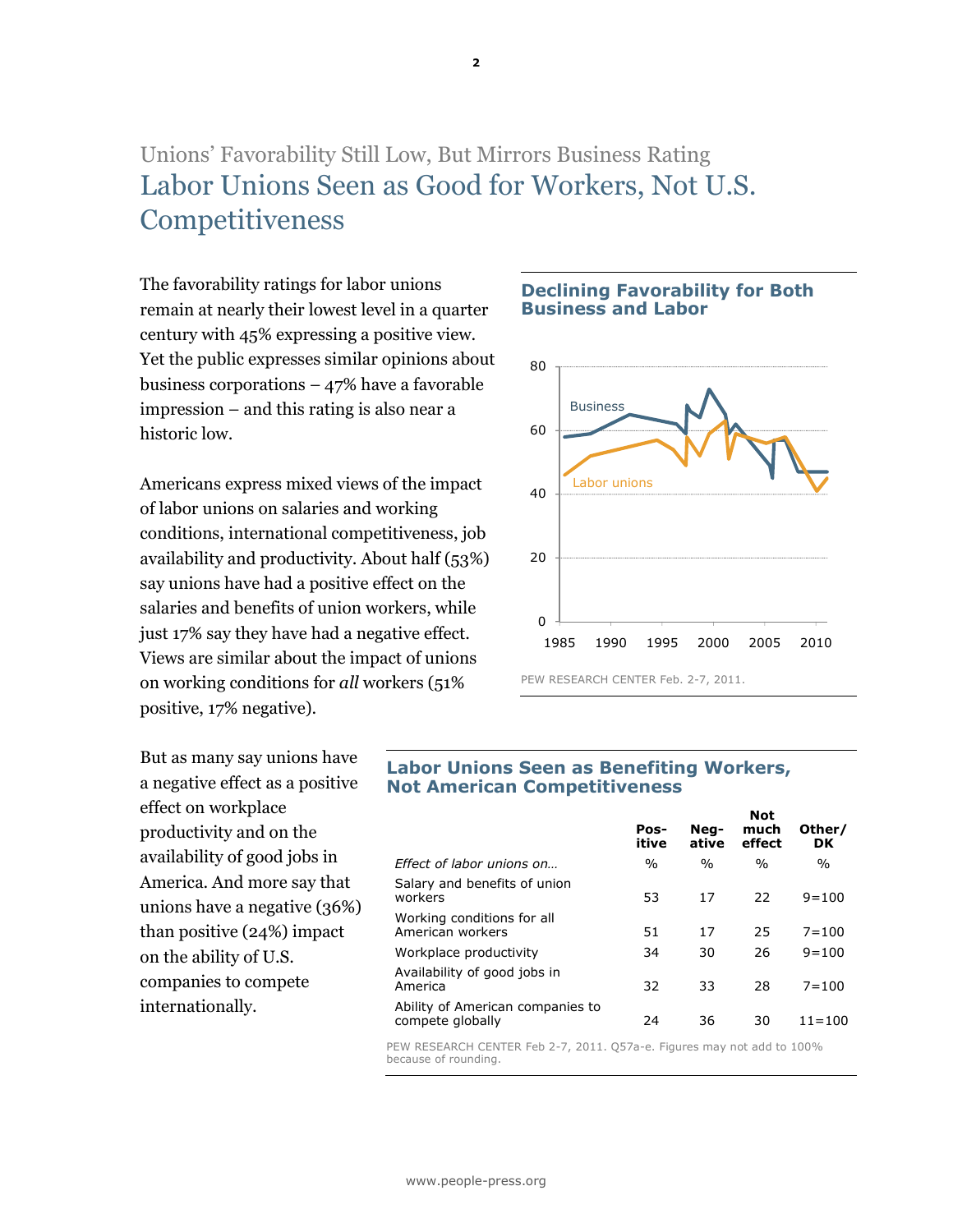The latest national survey by the Pew Research Center for the People & the Press, conducted Feb. 2-7 among 1,385 adults, finds virtually no differences in opinions about private and public sector unions.

About half (48%) say they have a favorable opinion of unions that represent workers at private companies, while 37% have an unfavorable view. The figures are nearly identical for unions that represent people who work for state or local governments – 48% have a favorable impression of these unions while 40% have an unfavorable opinion.

### No Differences in Views of Private, Public Sector Unions

| <i>Views of labor unions</i>                                                                | Favor-<br>able | Unfav-<br>orable | Other/<br>DK  |  |  |
|---------------------------------------------------------------------------------------------|----------------|------------------|---------------|--|--|
| that represent                                                                              | $\frac{0}{0}$  | $\frac{0}{0}$    | $\frac{0}{0}$ |  |  |
| Workers for private<br>companies                                                            | 48             | 37               | $15 = 100$    |  |  |
| Workers for<br>state/local                                                                  |                |                  |               |  |  |
| governments                                                                                 | 48             | 40               | $12 = 100$    |  |  |
| PEW RESEARCH CENTER Feb 2-7, 2011. Q10. Figures may<br>not add to 100% because of rounding. |                |                  |               |  |  |

A previous Pew Research survey on proposals

for balancing state budgets found more support for decreasing the pension plans of state government employees than for cutting programs or raising taxes. Even so, only about half (47%) favored decreasing government employee pensions to balance their state's budget; an identical percentage said their state should not do this. (See "Fewer Want Spending to Grow, But Most Cuts Remain Unpopular," Feb. 10, 2011.)

The new survey finds there has been little change since the mid-1990s in public support for labor unions in disputes with businesses. Currently, 43% say that when they hear of such a disagreement, their first reaction is to side with businesses; about the same number (40%) say their first reaction is to side with the unions. In 1995, the balance of opinion was about the same (36% side with unions, 43% side with businesses).

Opinions also are divided when people are asked for initial reaction to a disagreement between unions and state and local governments: 44% say that when they hear of such a dispute they side with unions, compared with  $38\%$  who say they side with governments.

### Continuing Divide in Views of Labor-Business Disputes

| Your first reaction<br>to disagreement between | Feb<br>1995*  | Feb<br>2011   |
|------------------------------------------------|---------------|---------------|
| <b>Labor unions and businesses</b>             | $\frac{0}{0}$ | $\frac{0}{0}$ |
| Side with the unions                           | 36            | 40            |
| Side with the businesses                       | 43            | 43            |
| Both/Neither/Depends                           | 12            | 9             |
| Don't know                                     | 9             | 8             |
|                                                | 100           | 100           |
| Labor unions and<br>state or local governments |               |               |
| Side with the unions                           |               | 44            |
| Side with the governments                      |               | 38            |
| Both/Neither/Depends                           |               | 8             |
| Don't know                                     |               | 10            |
|                                                |               | 100           |

PEW RESEARCH CENTER February 2-7, 2011. Q55-56. Figures may not add to 100% because of rounding. \* From CBS/New York Times.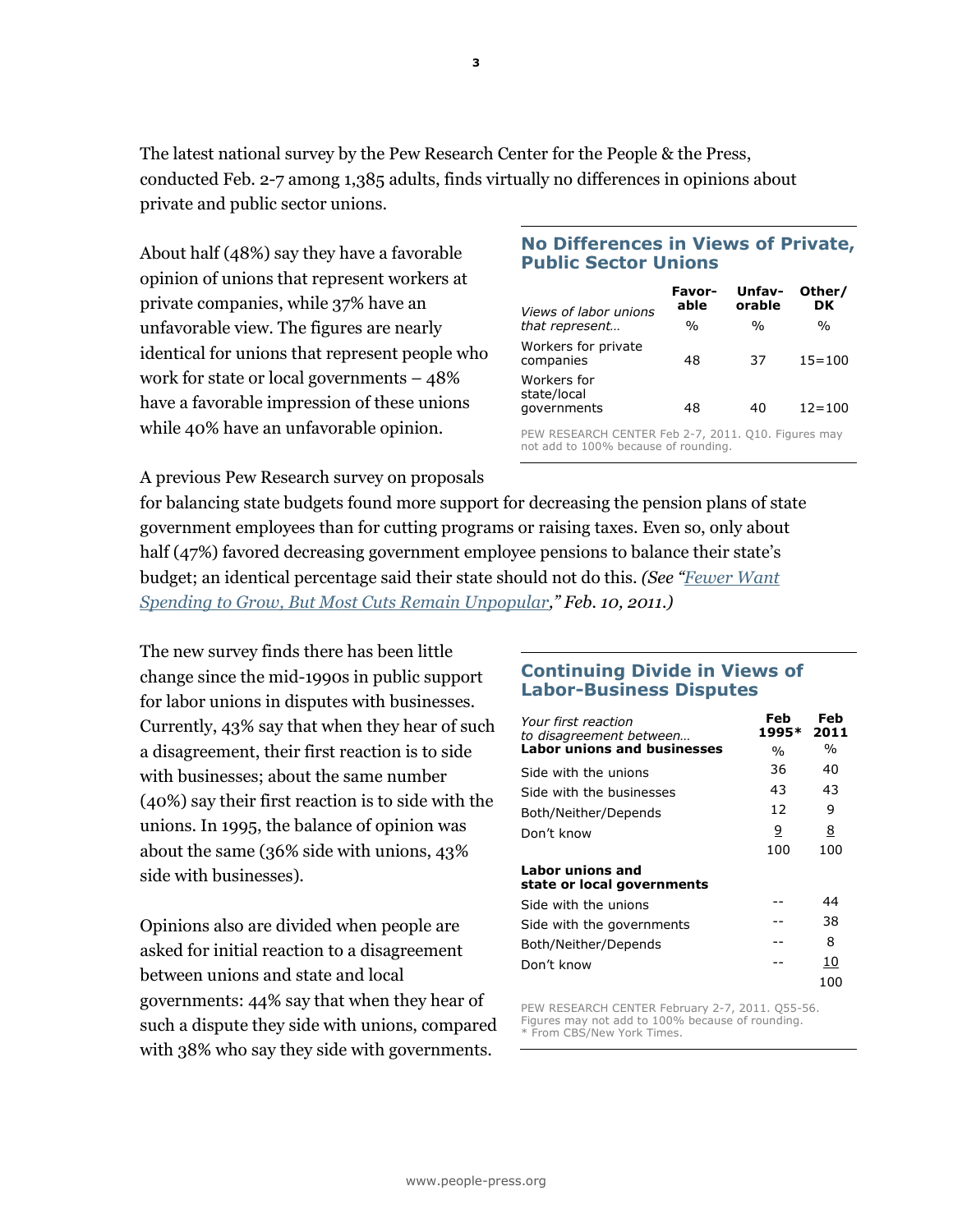In general, Americans do not believe that union agreements give union workers unfair advantages over other workers. Slightly more than half (55%) say that labor agreements ensure that union workers are treated fairly, while only about a third (34%) say the agreements give union workers unfair advantages.

Government data show that labor unions have become less of a factor in the overall U.S. economy in recent decades – most notably in the private sector. According to the U.S. Bureau of Labor Statistics (BLS), 11.9% of wage and salary workers in the United States belonged to unions in 2010. That is down slightly from the 12.3% in 2009, but much lower than the 20.1% that belonged to unions in 1983, the first year when comparable data are available. BLS also reports that now more public sector workers belong to a union than do private sector workers.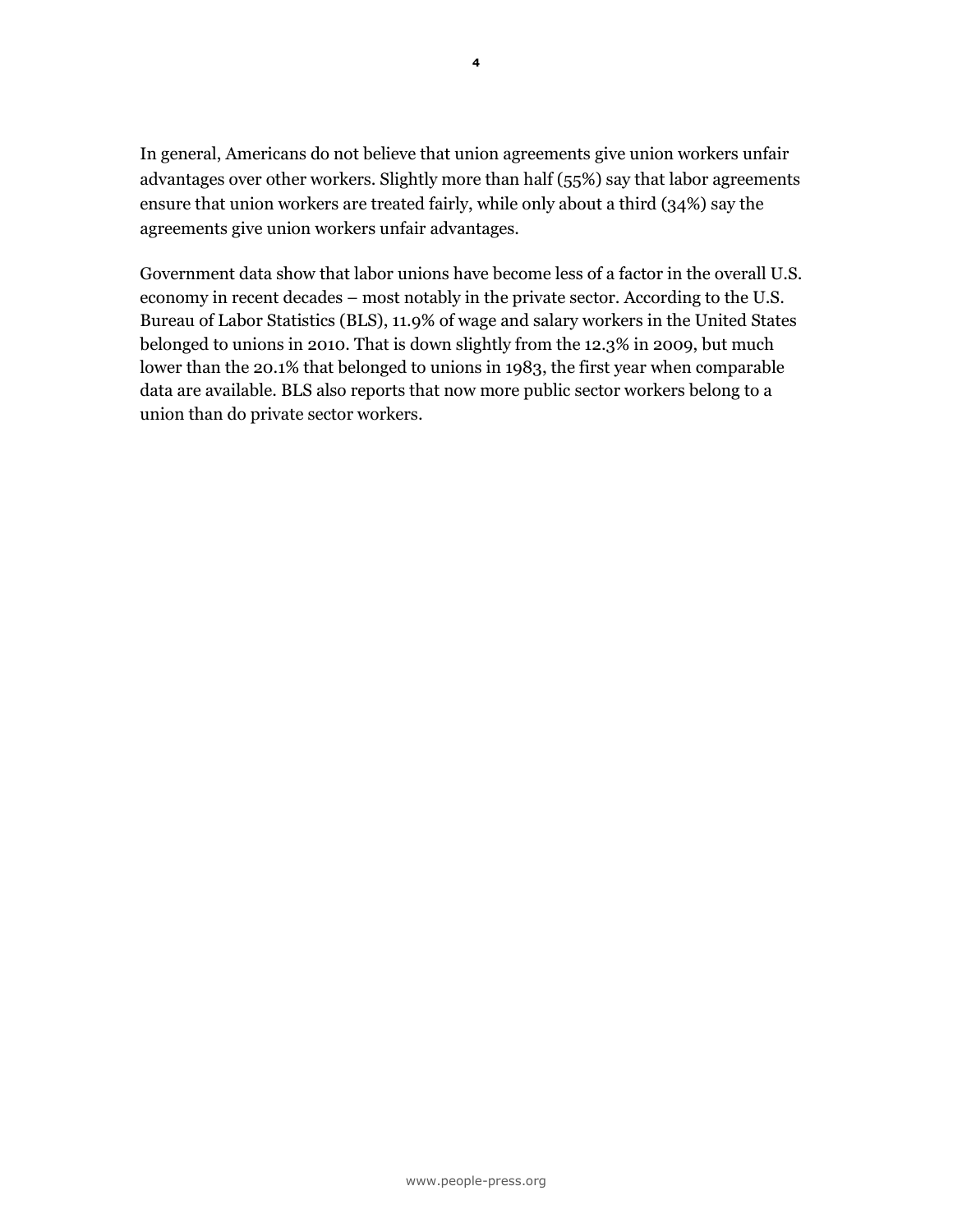### Union Favorability Still Well Below 2007

Americans' attitudes about labor unions changed only slightly over the past year, following a sharp downturn between early 2007 and early 2010. Currently, 45% say they have a favorable opinion about labor unions, while nearly as many (41%) say they have an unfavorable opinion.

In January 2007, 58% said they had a favorable opinion of unions; 31% had an unfavorable opinion.

Young people, Democrats and people who live in union households continue to hold the most favorable views of organized labor. About sixin-ten of those 18-29 (58%) say they have a favorable opinion of unions, compared with 37% of those 65 and

| <b>Broad Declines in Union Favorability</b>  |               |                 |               |                 |               |               |
|----------------------------------------------|---------------|-----------------|---------------|-----------------|---------------|---------------|
|                                              |               | <b>Jan 2007</b> |               | <b>Feb 2010</b> |               | Feb 2011      |
| Overall opinion of labor                     | Fav           | Unfav           | Fav           | Unfav           | Fav           | Unfav         |
| unions?                                      | $\frac{0}{0}$ | $\frac{0}{0}$   | $\frac{0}{0}$ | $\frac{0}{0}$   | $\frac{0}{0}$ | $\frac{0}{0}$ |
| Total                                        | 58            | 31              | 41            | 42              | 45            | 41            |
| Men                                          | 57            | 34              | 40            | 49              | 45            | 45            |
| Women                                        | 59            | 29              | 43            | 36              | 46            | 37            |
| White                                        | 54            | 36              | 37            | 46              | 43            | 43            |
| <b>Black</b>                                 | 75            | 19              | 59            | 26              | 62            | 29            |
| 18-29                                        | 66            | 24              | 53            | 33              | 58            | 29            |
| $30 - 49$                                    | 57            | 32              | 36            | 45              | 43            | 46            |
| $50 - 64$                                    | 50            | 38              | 45            | 42              | 43            | 41            |
| $65+$                                        | 60            | 28              | 29            | 51              | 37            | 47            |
| College grad+                                | 55            | 38              | 37            | 47              | 43            | 47            |
| Some college                                 | 61            | 30              | 42            | 40              | 46            | 42            |
| HS or less                                   | 58            | 28              | 44            | 40              | 46            | 37            |
| Family income                                |               |                 |               |                 |               |               |
| \$75,000 or more                             | 54            | 42              | 35            | 54              | 45            | 46            |
| \$30,000-\$74,999                            | 57            | 33              | 47            | 40              | 46            | 43            |
| Less than \$30,000                           | 65            | 22              | 43            | 36              | 49            | 36            |
| Republican                                   | 47            | 45              | 29            | 58              | 30            | 56            |
| Democrat                                     | 70            | 19              | 56            | 26              | 61            | 27            |
| Independent                                  | 54            | 34              | 38            | 46              | 42            | 46            |
| Union household                              |               |                 |               |                 |               |               |
| Yes                                          | 77            | 19              | 74            | 22              | 69            | 24            |
| <b>No</b>                                    | 54            | 33              | 36            | 45              | 42            | 44            |
| PEW RESEARCH CENTER February 2-7, 2011. Q6a. |               |                 |               |                 |               |               |

older. In early 2007, a much larger percentage of older Americans (60%) had a favorable opinion of unions. The decline among younger people was modest (66% to 58%).

Six-in-ten Democrats (61%) say they have a favorable opinion, compared with 30% of Republicans and 42% of independents. In early 2007, 70% of Democrats, 47% of Republicans and 54% of independents said they had a favorable opinion of unions. There are similar partisan differences in opinions about private sector unions and public employee unions.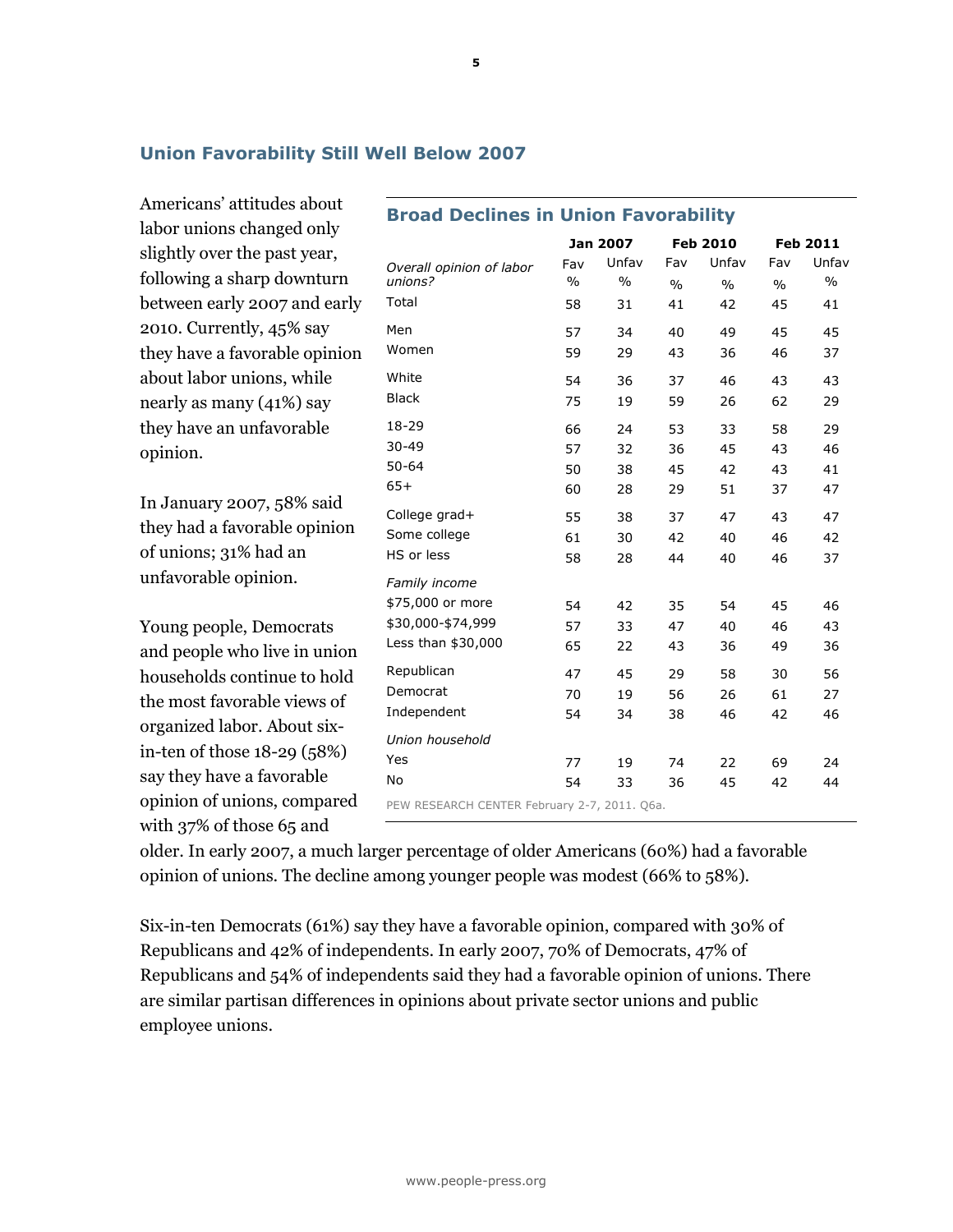In the current survey, there is a little difference in opinions about labor unions based on education level or household income. Among many groups – but not all – opinions dropped between 2007 and 2010 and then made up some of that decline over the past year.

African Americans continue to offer more favorable opinions about labor unions than do whites. Currently, 62% of African Americans say they have a favorable view, compared with 43% of whites. Last year, the numbers were similar (37% for whites, 59% for blacks). Favorable opinions of labor unions among both whites and blacks were higher in 2007 (54% for whites, 75% for blacks).

Not surprisingly, members of union households also continue to see unions more favorably. About seven-in-ten in union households (69%) offer a favorable opinion, compared with 42% in non-union households. That gap was somewhat wider one year ago: 74% for union households, 36% for non-union). In early 2007, more than threequarters (77%) of those in union households expressed a favorable opinion, compared with 54% of non-union households.

### Business Favorability Also Lower

Currently, 47% say they have a favorable opinion of business corporations while 45% have an unfavorable opinion. These views are unchanged since April 2008, but are substantially less positive than in January 2007 (57% favorable, 30% unfavorable). Since early 2007, the favorability ratings for business corporations have fallen by 10 points while favorable ratings for unions have fallen by 13 points.

Over the past four years, opinions about business corporations have turned more negative among Republicans, Democrats and independents. Currently, 58% of Republicans

### Republicans Have Less Favorable Views of Business

| <i><b>View of business</b></i><br>corporations | Total | Rep   | Dem           | Ind           |  |  |  |
|------------------------------------------------|-------|-------|---------------|---------------|--|--|--|
| <b>Feb 2011</b>                                | $\%$  | $\%$  | $\frac{0}{0}$ | $\frac{0}{0}$ |  |  |  |
| Favorable                                      | 47    | 58    | 47            | 41            |  |  |  |
| Unfavorable                                    | 45    | 36    | 45            | 51            |  |  |  |
| <b>April 2008</b>                              |       |       |               |               |  |  |  |
| Favorable                                      | 47    | 64    | 42            | 42            |  |  |  |
| Unfavorable                                    | 45    | 30    | 49            | 53            |  |  |  |
| Jan 2007                                       |       |       |               |               |  |  |  |
| Favorable                                      | 57    | 70    | 52            | 54            |  |  |  |
| Unfavorable                                    | 30    | 18    | 33            | 34            |  |  |  |
| 07-11 change                                   |       |       |               |               |  |  |  |
| in favorable                                   | $-10$ | $-12$ | -5            | -13           |  |  |  |
| PEW RESEARCH CENTER February 2-7, 2011. O6b.   |       |       |               |               |  |  |  |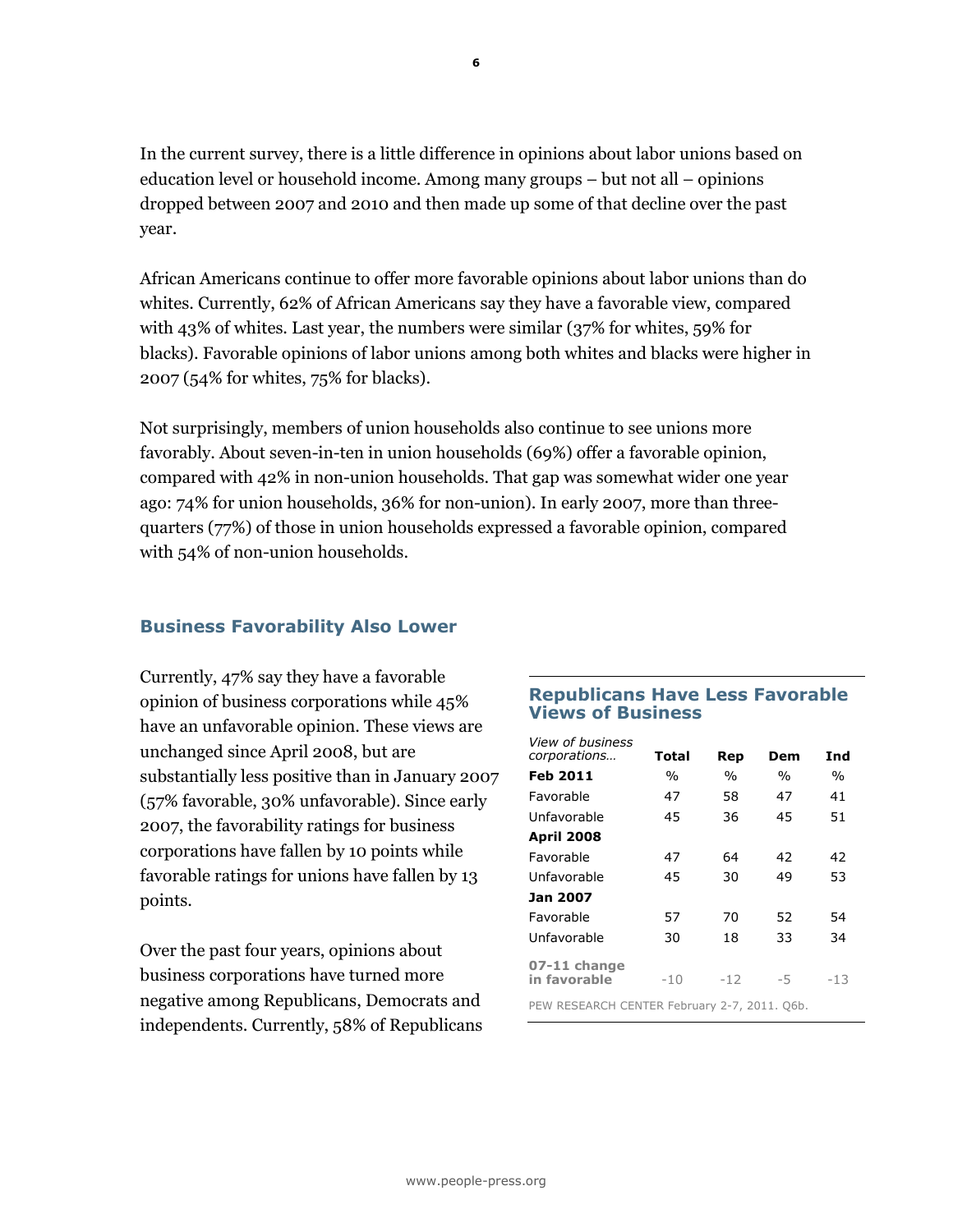have a favorable opinion of business while 36% have an unfavorable opinion. In January 2007, 70% of Republicans viewed corporations favorably and only 18% said they had an unfavorable opinion – half the percentage as in the current survey.

The balance of opinion among independents toward business corporations moved from positive to negative between 2007 and 2008 and has changed little since then. Democrats' views of business corporations also turned more negative between 2007 and 2008 before recovering slightly in the current survey.

### Democrats Most Likely to See Union Positives

Democrats are much more likely to offer favorable opinions of unions than either Republicans or independents. Democrats also are less likely to say that unions have a negative impact on the ability of American companies to compete in a global marketplace and the availability of good jobs in the United States.

On balance, Republicans, Democrats and independents say that labor unions have had a positive effect on union workers' salaries and benefits, as well as working conditions for all Americans workers. However,

### Wide Partisan Gaps in Views of Labor Unions' Impact

| Labor unions' effect on                                             | Total         | Rep           | Dem  | Ind           |
|---------------------------------------------------------------------|---------------|---------------|------|---------------|
| Union workers' salary<br>and benefits                               | $\frac{0}{0}$ | $\frac{0}{0}$ | $\%$ | $\frac{0}{n}$ |
| Positive                                                            | 53            | 46            | 62   | 51            |
| Negative                                                            | 17            | 27            | 12   | 15            |
| <b>Working conditions for</b><br>all American workers               |               |               |      |               |
| Positive                                                            | 51            | 42            | 61   | 49            |
| Negative                                                            | 17            | 23            | 14   | 17            |
| <b>Ability of American companies</b><br>to compete globally         |               |               |      |               |
| Positive                                                            | 24            | 17            | 26   | 25            |
| Negative                                                            | 36            | 47            | 26   | 38            |
| Availability of good jobs in U.S.                                   |               |               |      |               |
| Positive                                                            | 32            | 24            | 40   | 31            |
| Negative                                                            | 33            | 42            | 25   | 34            |
| <b>Workplace productivity</b>                                       |               |               |      |               |
| Positive                                                            | 34            | 22            | 44   | 34            |
| Negative                                                            | 30            | 45            | 21   | 30            |
| $N =$                                                               | 1385          | 339           | 455  | 511           |
| DEW RESEARCH CENTER Fah 2-7 2011 O573-a Chart does not show nercent |               |               |      |               |

PEW RESEARCH CENTER Feb. 2-7, 2011. Q57a-e. Chart does not show percent saying not much effect or don't know.

Democrats view their impact as much more positive than either of the other groups. For example, 61% of Democrats said labor unions have had a positive effect on working conditions for all American workers; 49% of independents and 42% of Republicans agree.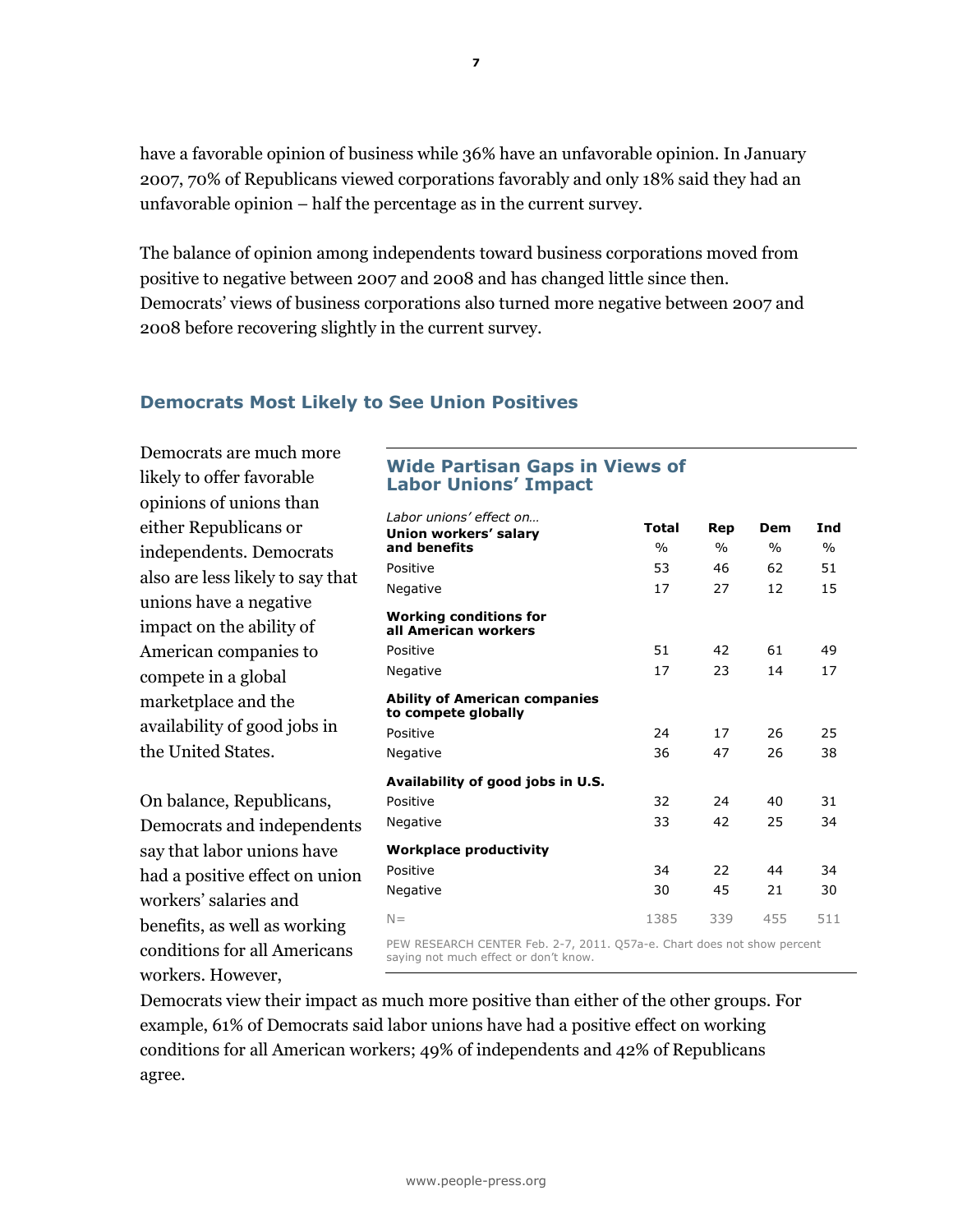Republicans, though, are much more negative than Democrats about unions' impact on America's ability to compete globally, workplace productivity and the availability of good jobs in the U.S. Independents tend to fall in between.

Nearly half of Republicans (47%) say unions hurt American companies' global competitiveness, compared with 26% of Democrats. Nearly four-in-ten independents (38%) say this. About four-in-ten Democrats (39%) say unions don't have much of an effect on this. Fewer than three-in-ten Republicans (28%) or independents (26%) agree.

### Higher-Income Americans See More Negative Effects

People across income levels say that labor unions have had a positive effect on both union members' salaries and benefits and working conditions for all American workers. People with higher family incomes, however, are more critical of unions' impact on American competitiveness and workplace productivity.

More than half of those with annual family income of \$75,000 or more (54%) say that unions hurt companies' ability to compete in a global marketplace. About four-inten (38%) of those earning between \$30,000 and \$74,999 agree, as do 22% of those earning less than

### Higher Income Workers Say Unions Improve Working Conditions, Hurt Competitiveness

Less

| Labor unions' effect on<br>Union workers' salary                                                                       | <b>Total</b>  | \$75k+        | \$30k-<br>\$74,999 | than<br>\$30k |  |  |
|------------------------------------------------------------------------------------------------------------------------|---------------|---------------|--------------------|---------------|--|--|
| and benefits                                                                                                           | $\frac{0}{0}$ | $\frac{0}{0}$ | $\frac{0}{0}$      | $\frac{0}{0}$ |  |  |
| Positive                                                                                                               | 53            | 58            | 52                 | 51            |  |  |
| Negative                                                                                                               | 17            | 20            | 20                 | 12            |  |  |
| <b>Working conditions for</b><br>all American workers                                                                  |               |               |                    |               |  |  |
| Positive                                                                                                               | 51            | 51            | 55                 | 49            |  |  |
| Negative                                                                                                               | 17            | 21            | 16                 | 17            |  |  |
| <b>Ability of U.S. companies</b><br>to compete globally                                                                |               |               |                    |               |  |  |
| Positive                                                                                                               | 24            | 18            | 25                 | 28            |  |  |
| Negative                                                                                                               | 36            | 54            | 38                 | 22            |  |  |
| Availability of good jobs in U.S.                                                                                      |               |               |                    |               |  |  |
| Positive                                                                                                               | 32            | 27            | 32                 | 37            |  |  |
| <b>Negative</b>                                                                                                        | 33            | 37            | 34                 | 29            |  |  |
| <b>Workplace productivity</b>                                                                                          |               |               |                    |               |  |  |
| Positive                                                                                                               | 34            | 26            | 34                 | 41            |  |  |
| Negative                                                                                                               | 30            | 44            | 33                 | 19            |  |  |
| $N =$                                                                                                                  | 1385          | 360           | 464                | 418           |  |  |
| PEW RESEARCH CENTER Feb. 2-7, 2011. O57a-e. Chart does not include percentage<br>saving Not much effect or Don't know. |               |               |                    |               |  |  |

\$30,000. About a third in each of the lower income groups says unions do not have much of an effect on this (35% for those with income of less than \$30,000, 32% for those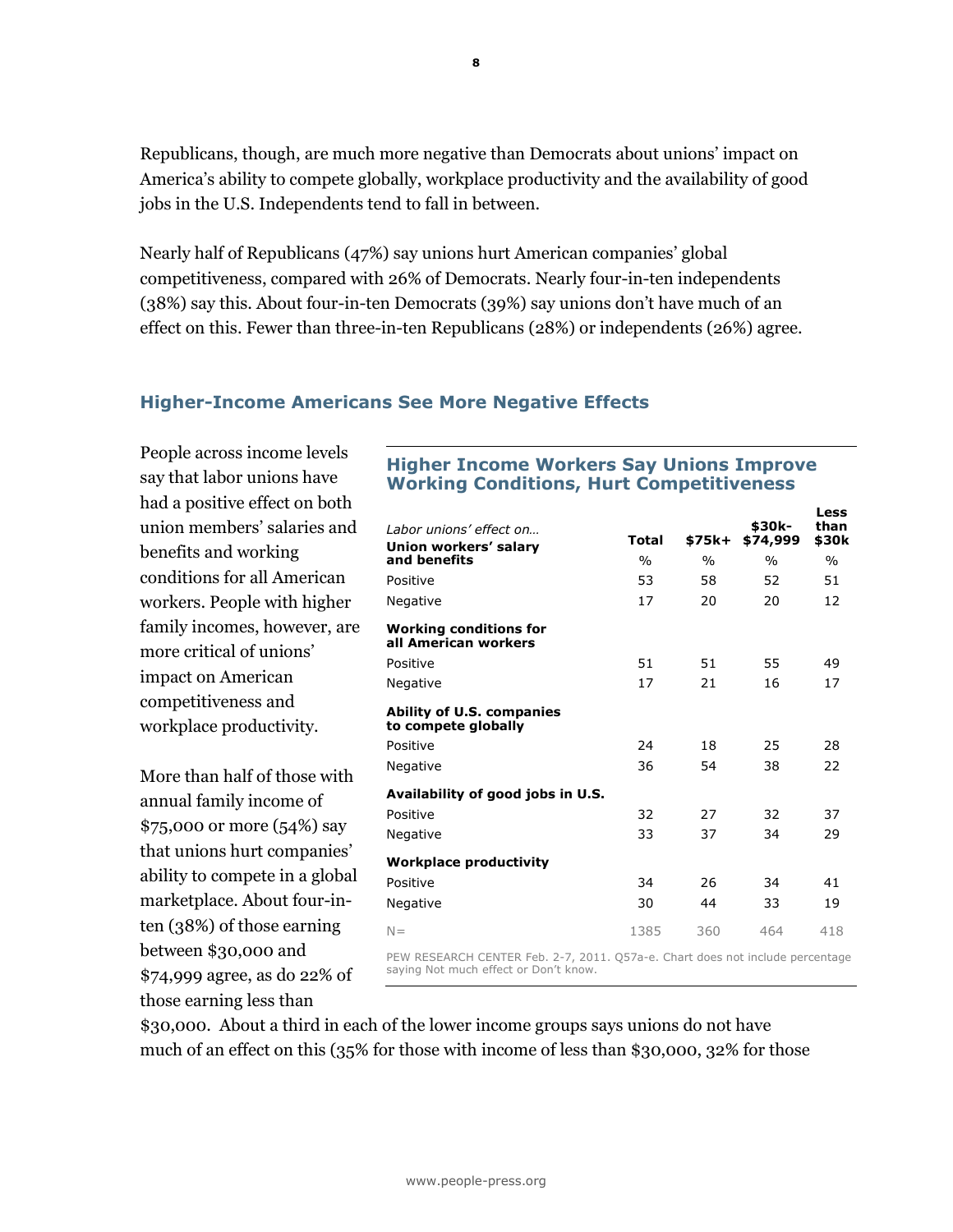with income between \$30,000 and \$74,999). Just 22% of those earning at least \$75,000 a year say this.

Higher wage earners also are more likely to see a negative impact on productivity. More than four-in-ten (44%) say unions have a negative effect on workplace productivity, compared with 33% of those earning between \$30,000 and \$74,999 and just 19% of those earning less than \$30,000.

### Union Membership and Perceptions of Labor's Impact

Households with current union members offer much more positive views on the impact of unions than those made up of former union members or people who have never belonged to a union.

For example, about half of those who say they or their spouse (52%) is currently a member of a labor union say unions have had a positive effect on the availability of good jobs in the United States. That drops to 31% among former union members and 28% among those never in a union.

Current union households also are more likely to say that unions have a positive

### Current Union Members More Positive

| Labor unions' effect on                                      |               | Union membership* |               |               |
|--------------------------------------------------------------|---------------|-------------------|---------------|---------------|
| Union workers' salary and                                    | Total         | Current           | Past          | <b>Never</b>  |
| benefits                                                     | $\frac{0}{0}$ | $\frac{0}{0}$     | $\frac{0}{0}$ | $\frac{0}{0}$ |
| Positive                                                     | 53            | 70                | 58            | 47            |
| <b>Negative</b>                                              | 17            | 11                | 16            | 18            |
| <b>Working conditions for all</b><br><b>American workers</b> |               |                   |               |               |
| Positive                                                     | 51            | 70                | 57            | 44            |
| Negative                                                     | 17            | 10                | 15            | 20            |
| <b>Ability of U.S. companies</b><br>to compete globally      |               |                   |               |               |
| Positive                                                     | 24            | 33                | 20            | 23            |
| <b>Negative</b>                                              | 36            | 26                | 40            | 36            |
| Availability of good jobs in<br>America                      |               |                   |               |               |
| Positive                                                     | 32            | 52                | 31            | 28            |
| Negative                                                     | 33            | 18                | 36            | 34            |
| <b>Workplace productivity</b>                                |               |                   |               |               |
| Positive                                                     | 34            | 48                | 34            | 31            |
| <b>Negative</b>                                              | 30            | 21                | 31            | 32            |
| $N =$                                                        | 1385          | 182               | 375           | 828           |

PEW RESEARCH CENTER Feb. 2-7, 2011. Q57a-e. Chart does not include percentage saying Not much effect or Don't know. \* Self or spouse.

effect on workplace productivity. Nearly half (48%) say this, compared with 34% of those in former union households and 31% among those never in a union.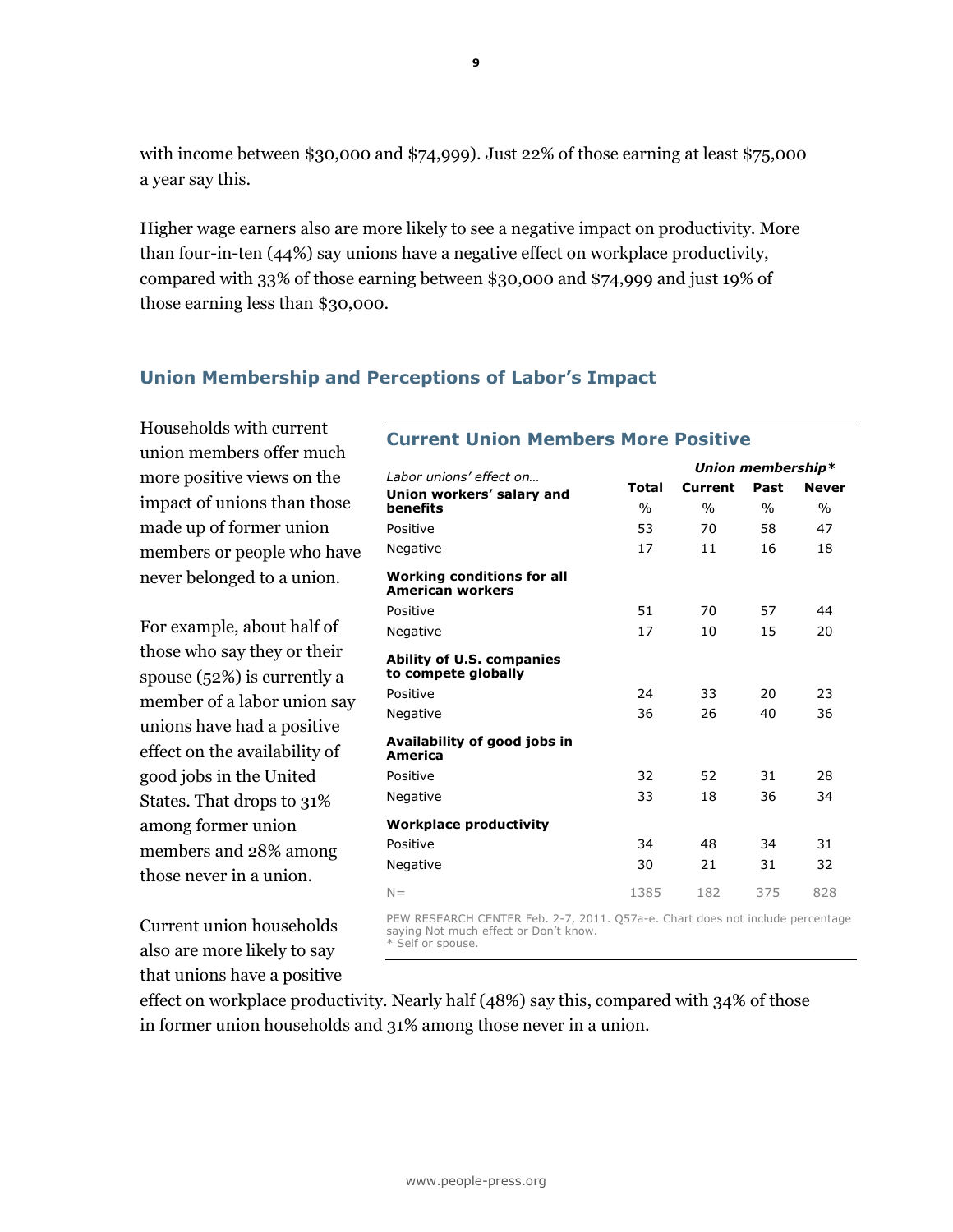### More Say Union Contracts Protect Than Give Unfair Edge

A majority of the public sees union agreements as ensuring fair treatment for union workers (55%), rather than giving union workers unfair advantages (34%).

Asked which statement comes closer to their views, two-thirds of Democrats (67%) say the agreements protect union workers, while 25% say they give union workers unfair advantages. Independents show a similar balance, though not as large a divide (55% to 34%). Among Republicans, 48% say the agreements give union workers unfair advantages while 42% say they ensure fair treatment.

### Most Say Unions Protect Workers; Fewer Say Unions Give Workers Unfair Advantages

|                   | <b>Ensure fair</b><br>treatment<br>for union<br>workers | <b>Give union</b><br>workers<br>unfair<br>advantages | Both/<br>Neither/<br><b>DK</b> |
|-------------------|---------------------------------------------------------|------------------------------------------------------|--------------------------------|
| Union agreements  | $\frac{0}{0}$                                           | $\frac{0}{0}$                                        | $\frac{0}{0}$                  |
| Total             | 55                                                      | 34                                                   | $11 = 100$                     |
| White             | 52                                                      | 36                                                   | $11 = 100$                     |
| <b>Black</b>      | 75                                                      | 19                                                   | $6 = 100$                      |
| Hispanic          | 53                                                      | 35                                                   | $11 = 100$                     |
| Family income     |                                                         |                                                      |                                |
| \$75,000 or more  | 47                                                      | 45                                                   | $8 = 100$                      |
| \$30,000-\$74,999 | 56                                                      | 34                                                   | $10 = 100$                     |
| Less than \$30k   | 63                                                      | 27                                                   | $10 = 100$                     |
| Republican        | 42                                                      | 48                                                   | $11 = 100$                     |
| Democrat          | 67                                                      | 25                                                   | $8 = 100$                      |
| Independent       | 55                                                      | 34                                                   | $11 = 100$                     |
| Union membership* |                                                         |                                                      |                                |
| Current member    | 77                                                      | 19                                                   | $4 = 100$                      |
| Former member     | 56                                                      | 35                                                   | $9 = 100$                      |
| Never in union    | 50                                                      | 37                                                   | $13 = 100$                     |

PEW RESEARCH CENTER Feb 2-7, 2011. Q64. Figures may not add to 100% because of rounding. Whites and blacks include only those who are not Hispanic; Hispanics are of any race.

\* Self or spouse.

More than six-in-ten (63%) of those earning less than \$30,000 say the agreements ensure fair treatment for union workers. Nearly as many (56%) of those earning between \$30,000 and \$74,999 agree. Those earning at least \$75,000 are more evenly divided: 47% say unions ensure fair treatment for union workers, while 45% say they give union workers unfair advantages.

Looking at union membership, 63% of those with household members ever in a union say union agreements ensure fair treatment for union workers. Half of those in households where neither spouse has ever belonged to a union agree.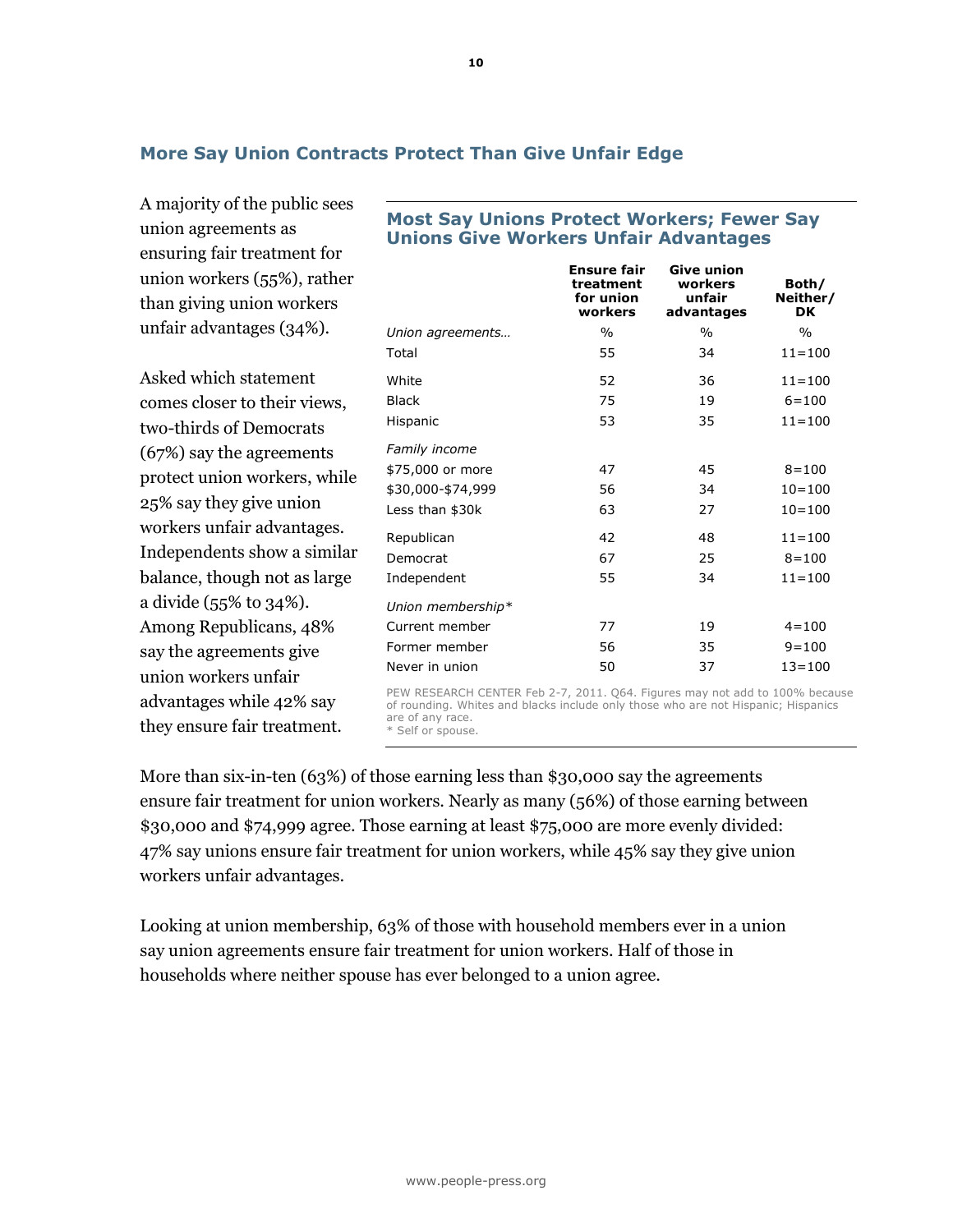### About the Survey

The analysis in this report is based on telephone interviews conducted February 2-7, 2011 among a national sample of 1,385 adults 18 years of age or older living in the continental United States (952 respondents were interviewed on a landline telephone, and 433 were interviewed on a cell phone, including 197 who had no landline telephone). The survey was conducted by interviewers at Princeton Data Source under the direction of Princeton Survey Research Associates International. A combination of landline and cell phone random digit dial samples were used; both samples were provided by Survey Sampling International. Interviews were conducted in English and Spanish. Respondents in the landline sample were selected by randomly asking for the youngest adult male or female who is now at home. Interviews in the cell sample were conducted with the person who answered the phone, if that person was an adult 18 years of age or older. For detailed information about our survey methodology, see http://peoplepress.org/methodology/

The combined landline and cell phone sample are weighted using an iterative technique that matches gender, age, education, race, Hispanic origin, region, and population density to parameters from the March 2010 Census Bureau's Current Population Survey. The sample also is weighted to match current patterns of telephone status and relative usage of landline and cell phones (for those with both), based on extrapolations from the 2010 National Health Interview Survey. The weighting procedure also accounts for the fact that respondents with both landline and cell phones have a greater probability of being included in the combined sample and adjusts for household size within the landline sample. Sampling errors and statistical tests of significance take into account the effect of weighting. The following table shows the sample sizes and the error attributable to sampling that would be expected at the 95% level of confidence for different groups in the survey:

| Group              | <b>Sample Size</b> | Plus or minus          |
|--------------------|--------------------|------------------------|
| Total sample       | 1,385              | 3.5 percentage points  |
| Whites*            | 1,009              | 4.0 percentage points  |
| <b>Blacks</b>      | 147                | 10.0 percentage points |
| <b>Hispanics</b>   | 129                | 10.5 percentage points |
| Family income:     |                    |                        |
| \$75,000 or more   | 360                | 6.5 percentage points  |
| \$30,000-74,999    | 464                | 5.5 percentage points  |
| Less than \$30,000 | 418                | 6.0 percentage points  |
| Republicans        | 339                | 6.5 percentage points  |
| Democrats          | 455                | 6.0 percentage points  |
| Independents       | 511                | 5.5 percentage points  |
| Self and/or spouse |                    |                        |
| Currently in union | 182                | 9.0 percentage points  |
| In union in past   | 375                | 6.5 percentage points  |
| Never in union     | 828                | 4.5 percentage points  |

\* Hispanics are of any race. Whites and blacks include only non-Hispanics.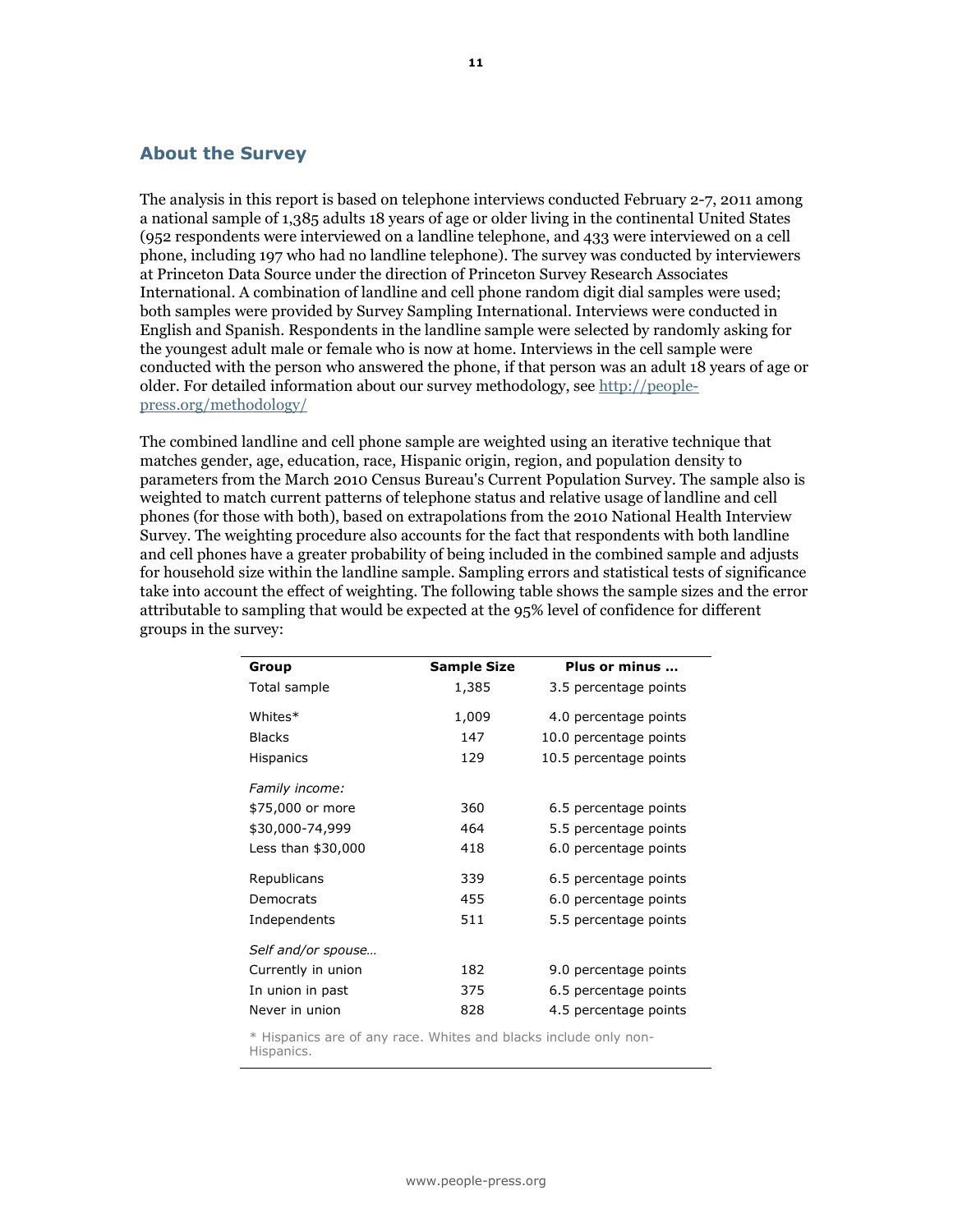Sample sizes and sampling errors for other subgroups are available upon request.

In addition to sampling error, one should bear in mind that question wording and practical difficulties in conducting surveys can introduce error or bias into the findings of opinion polls.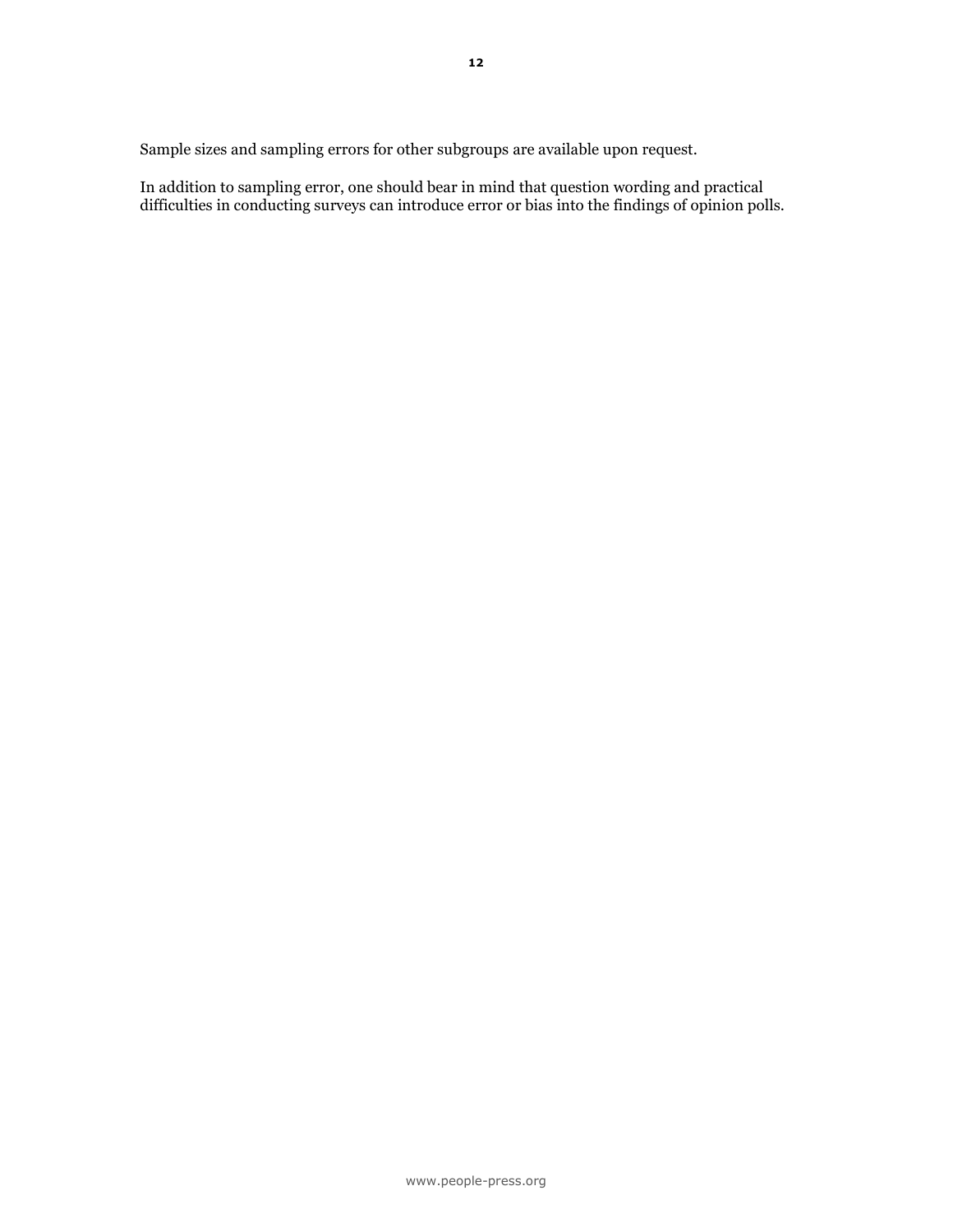### About the Pew Research Center for the People & the Press

The Pew Research Center for the People & the Press is an independent opinion research group that studies attitudes toward the press, politics and public policy issues. We are sponsored by The Pew Charitable Trusts and are one of seven projects that make up the Pew Research Center, a nonpartisan "fact tank" that provides information on the issues, attitudes and trends shaping America and the world.

The Center's purpose is to serve as a forum for ideas on the media and public policy through public opinion research. In this role it serves as an important information resource for political leaders, journalists, scholars, and public interest organizations. All of our current survey results are made available free of charge.

All of the Center's research and reports are collaborative products based on the input and analysis of the entire Center staff consisting of:

Andrew Kohut, Director Scott Keeter, Director of Survey Research Carroll Doherty and Michael Dimock, Associate Directors Michael Remez, Senior Writer Leah Christian and Jocelyn Kiley, Senior Researchers Robert Suls, Shawn Neidorf, and Alec Tyson, Research Associates Jacob Poushter and Gabriel Velasco, Research Analysts Danielle Gewurz, Research Assistant

© Pew Research Center, 2011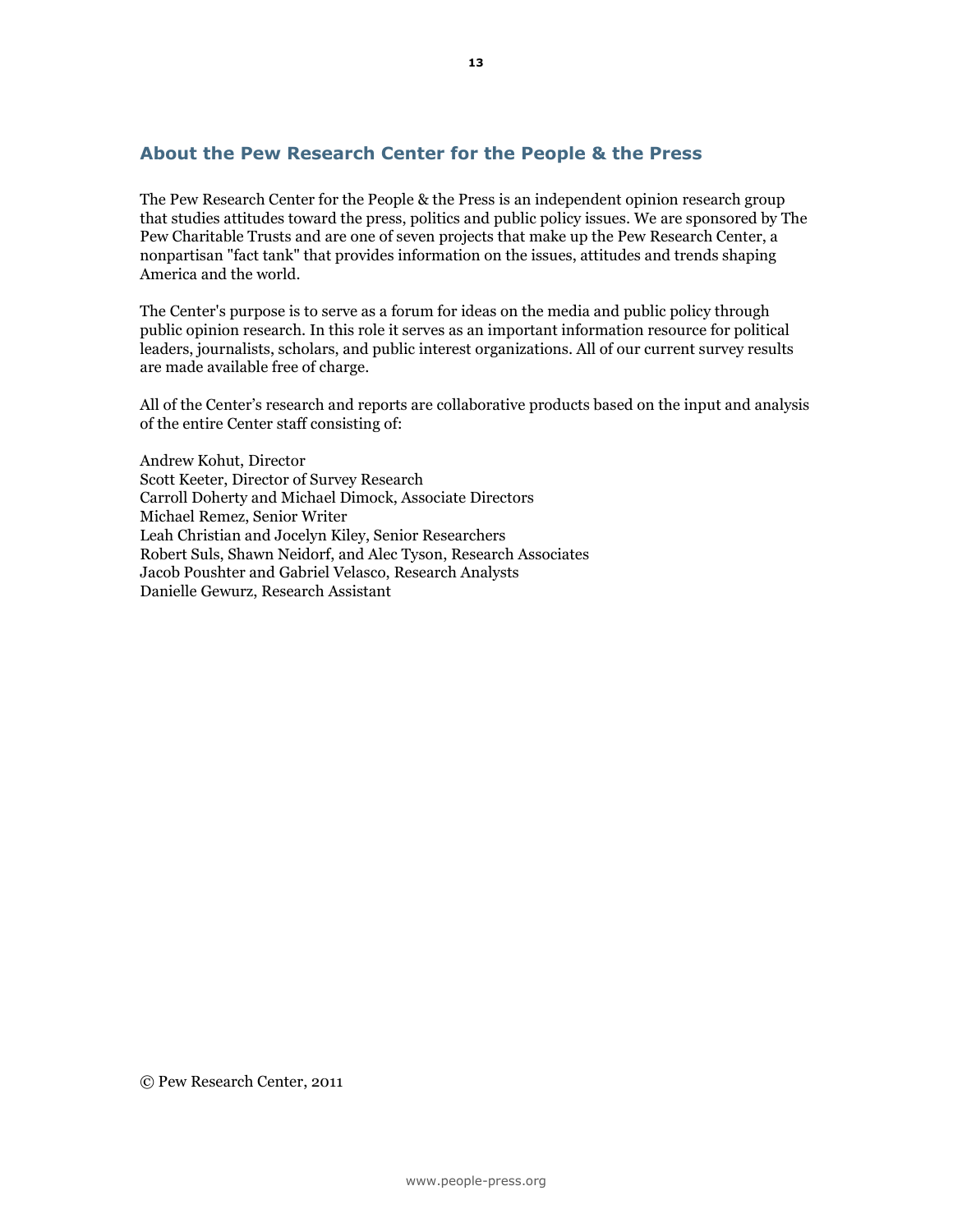#### PEW RESEARCH CENTER FOR THE PEOPLE & THE PRESS FEBRUARY 2011 POLITICAL SURVEY FINAL TOPLINE February 2-7, 2011 N=1,385

#### QUESTIONS 1, 2 PREVIOUSLY RELEASED

#### NO QUESTIONS 3-5

### ASK ALL:

Q.6 Just in general... Is your overall opinion of [INSERT ITEM, RANDOMIZE ITEMS a THROUGH d AS A BLOCK FIRST, ITEMS e-g SECOND AS A BLOCK] very favorable, mostly favorable, mostly UNfavorable, or very unfavorable? [INTERVIEWERS: PROBE TO DISTINGUISH BETWEEN "NEVER HEARD OF" AND "CAN'T RATE."] How about [NEXT ITEM]? [IF NECESSARY: would you say your overall opinion of [ITEM] is very favorable, mostly favorable, mostly UNfavorable, or very unfavorable?] [INTERVIEWERS: PROBE TO DISTINGUISH BETWEEN "NEVER HEARD OF" AND "CAN'T RATE."]

|    |                              |              |             |                                                   |              |                             |        | (VOL.)         | (VOL.)            |
|----|------------------------------|--------------|-------------|---------------------------------------------------|--------------|-----------------------------|--------|----------------|-------------------|
|    |                              |              |             | ------ Favorable ------ ------ Unfavorable ------ |              |                             |        |                | Never Can't rate/ |
|    |                              | <u>Total</u> | <u>Very</u> | <u>Mostly</u>                                     | <b>Total</b> | <b>Very</b>                 | Mostly | heard of       | <b>Ref</b>        |
| a. | Labor unions                 |              |             |                                                   |              |                             |        |                |                   |
|    | Feb 2-7, 2011                | 45           | 11          | 34                                                | 41           | 17                          | 25     | 1              | 13                |
|    | Feb 3-9, 2010                | 41           | 11          | 30                                                | 42           | 16                          | 26     | $\mathbf{1}$   | 16                |
|    | January, 2007                | 58           | 18          | 40                                                | 31           | 11                          | 20     | $\overline{2}$ | 9                 |
|    | Late March, 2005             | 56           | 17          | 39                                                | 33           | 9                           | 24     | $\mathbf{1}$   | 9                 |
|    | March, 2002                  | 59           | 15          | 44                                                | 32           | 9                           | 23     | $\mathbf{1}$   | 8                 |
|    | July, 2001                   | 51           | 12          | 39                                                | 36           | 10                          | 26     | $\mathbf{1}$   | 12                |
|    | March, 2001                  | 63           | 16          | 47                                                | 28           | 7                           | 21     | $\mathbf{1}$   | 8                 |
|    | August, 1999                 | 59           | 12          | 47                                                | 36           | 9                           | 27     | $\ast$         | 5                 |
|    | Early September, 1998        | 52           | 12          | 40                                                | 38           | 13                          | 25     | $\ast$         | 10                |
|    | June, 1997                   | 58           | 15          | 43                                                | 35           | 10                          | 25     | $\ast$         | $\overline{7}$    |
|    | May, 1997                    | 49           | 15          | 34                                                | 39           | 13                          | 26     | $\ast$         | 12                |
|    | April, 1996                  | 47           | 10          | 37                                                | 45           | 17                          | 28     | $\ast$         | 8                 |
|    | February, 1996               | 54           | 17          | 37                                                | 41           | 14                          | 27     | $\ast$         | 5                 |
|    | July, 1994                   | 57           | 14          | 43                                                | 38           | 10                          | 28     | $\ast$         | 5                 |
|    | January, 1988                | 52           | 10          | 42                                                | 39           | 10                          | 29     | $\ast$         | 9                 |
|    | July, 1985                   | 46           | 9           | 37                                                | 47           | 17                          | 30     | $\ast$         | $\overline{7}$    |
| b. | <b>Business corporations</b> |              |             |                                                   |              |                             |        |                |                   |
|    | Feb 2-7, 2011                | 47           | 7           | 40                                                | 45           | 15                          | 31     | $\mathbf{1}$   | $\boldsymbol{7}$  |
|    | April, 2008                  | 47           | 10          | 37                                                | 45           | 15                          | 30     | $\ast$         | 8                 |
|    | January, 2007                | 57           | 9           | 48                                                | 30           | 8                           | 22     | $\overline{2}$ | 11                |
|    | December, 2005               | 57           | 9           | 48                                                | 35           | 10                          | 25     | $\ast$         | 8                 |
|    | Late October, 2005           | 45           | 8           | 37                                                | 45           | 16                          | 29     | $\ast$         | 10                |
|    | July, 2005                   | 49           | 9           | 40                                                | 40           | 11                          | 29     | $\ast$         | 11                |
|    | March, 2002                  | 62           | 10          | 52                                                | 29           | 6                           | 23     | $\mathbf{1}$   | 8                 |
|    | July, 2001                   | 59           | 9           | 50                                                | 27           | 6                           | 21     | $\ast$         | 14                |
|    | March, 2001                  | 65           | 9           | 56                                                | 25           | 6                           | 19     | $\mathbf{1}$   | 9                 |
|    | August, 1999                 | 73           | 8           | 65                                                | 22           | $\ensuremath{\mathfrak{Z}}$ | 19     | 0              | 5                 |
|    | Early September, 1998        | 64           | 9           | 55                                                | 26           | 5                           | 21     | $\ast$         | 10                |
|    | October, 1997                | 66           | 11          | 55                                                | 28           | 5                           | 23     | $\ast$         | 6                 |
|    | June, 1997                   | 68           | 8           | 60                                                | 25           | $\overline{z}$              | 18     | $\ast$         | $\overline{7}$    |
|    | May, 1997                    | 59           | 9           | 50                                                | 28           | $\overline{z}$              | 21     | $\mathbf{1}$   | 12                |
|    | June, 1996                   | 62           | 10          | 52                                                | 31           | 6                           | 25     | $\ast$         | 7                 |
|    | February, 1996               | 59           | 9           | 50                                                | 34           | 10                          | 24     | $\mathbf{1}$   | 6                 |
|    | October, 1995                | 60           | 6           | 54                                                | 36           | $\overline{z}$              | 29     | 0              | 4                 |
|    | July, 1994                   | 70           | 8           | 62                                                | 24           | 5                           | 19     | $\ast$         | 6                 |
|    | November, 1991               | 65           | 8           | 57                                                | 28           | 6                           | 22     | $\mathbf 0$    | 7                 |
|    | January, 1988                | 59           | 6           | 53                                                | 32           | 5                           | 27     | $\ast$         | 9                 |
|    | June, 1985                   | 58           | 8           | 50                                                | 31           | $\overline{z}$              | 24     | $\mathbf{1}$   | 10                |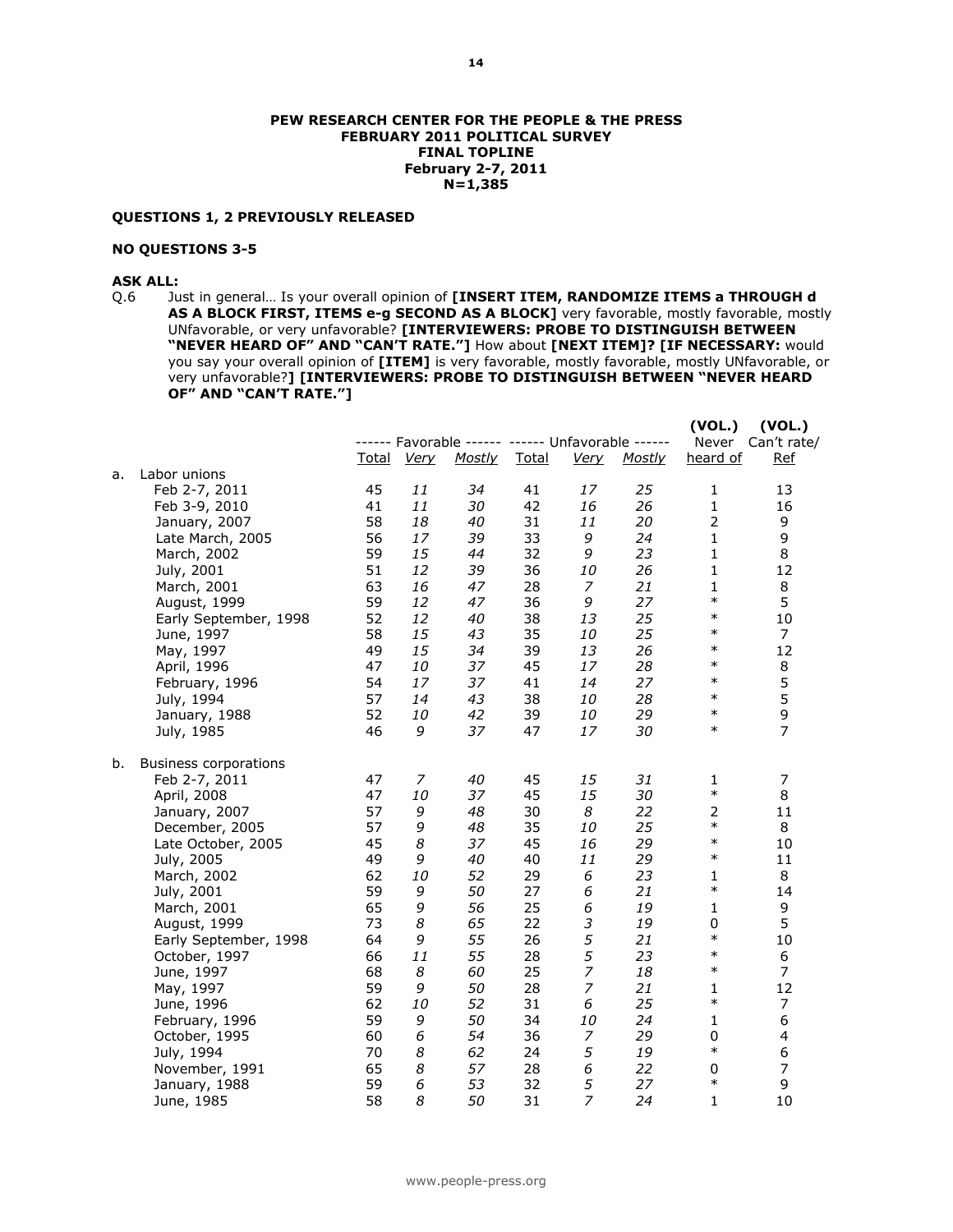#### QUESTIONS 6c-6g PREVIOUSLY RELEASED

#### NO QUESTIONS 7-9

#### ASK ALL:

Q.10 As you may know, some labor unions represent people who are employed by private companies, while others represent people who are employed by state or local governments. Do you have a generally favorable or unfavorable opinion of unions that represent [INSERT ITEM; RANDOMIZE]? [INTERVIEWERS: PROBE TO DISTINGUISH BETWEEN "NEVER HEARD OF" AND "CAN'T RATE."] How about your opinion of unions that represent [NEXT ITEM]?

|    |                                                                    | Favorable | Unfavorable | (VOL.)<br>Never<br>heard of | (VOL.)<br>Can't rate/<br><b>Ref</b> |
|----|--------------------------------------------------------------------|-----------|-------------|-----------------------------|-------------------------------------|
| a. | People who work for state or<br>local governments<br>Feb 2-7, 2011 | 48        | 40          |                             | 11                                  |
| b. | People who work for private companies<br>Feb 2-7, 2011             | 48        | 37          |                             | 13                                  |

#### NO QUESTIONS 11, 12, 15, 16, 19-24, 30-35, 43, 46-54

#### QUESTIONS 13, 14, 17, 18, 25-29, 36-42, 44, 45 PREVIOUSLY RELEASED

#### ASK ALL:

On a different subject…

ASK ALL:

Q.55 When you hear of a disagreement between labor unions and businesses, is your first reaction [READ AND RANDOMIZE]?

| Feb 2-7 |                           | <i>CBS/NYT</i> |          |
|---------|---------------------------|----------------|----------|
| 2011    |                           | Feb $19951$    | Nov 1993 |
| 40      | To side with the unions   | 36             | 34       |
| 43      | To side with businesses   | 43             | 44       |
| 4       | Both/Neither (VOL.)       |                |          |
| 6       | Depends (VOL.)            |                | 6        |
|         | Don't know/Refused (VOL.) |                |          |

#### ASK ALL:

Q.56 How about when you hear of a disagreement between state or local governments and unions that represent government workers, is your first reaction [READ AND RANDOMIZE]?

#### Feb 2-7

2011

- 38 To side with the governments<br>44 To side with the unions
- 44 To side with the unions<br>3 Both/Neither (VOL.)
- 3 Both/Neither (VOL.)<br>5 Depends (VOL.)
- 5 Depends (VOL.)<br>10 Don't know/Refus
- Don't know/Refused (VOL.)

 $\frac{1}{1}$ 

In 1995 and 1993, the question read "When you hear of a disagreement between labor unions and business, and before you know any of the details, is your first reaction to side with the unions or to side with business?"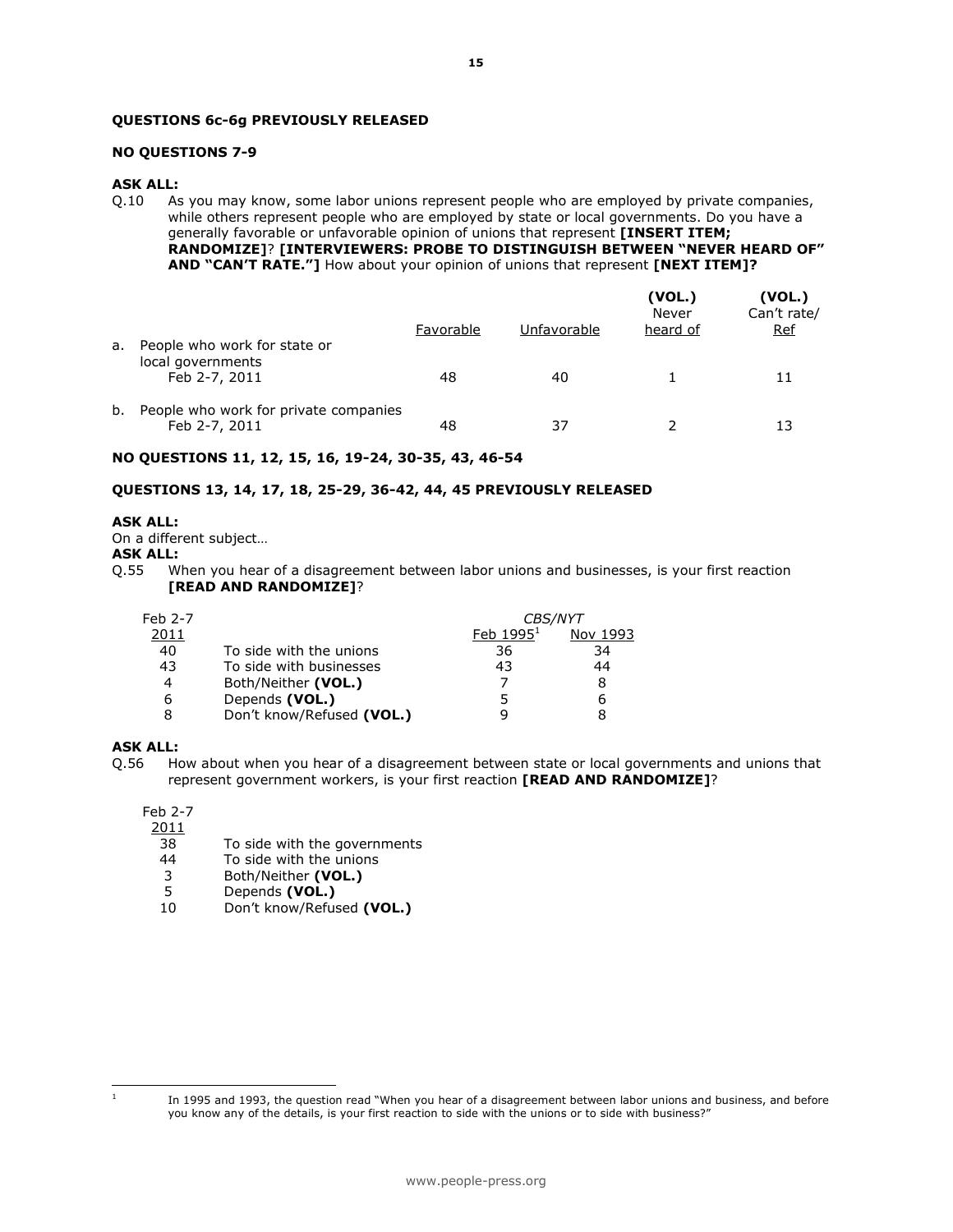# **ASK ALL:**<br>0.57 0

Overall, do you think labor unions have a generally positive, generally negative, or not much of an effect on [INSERT FIRST ITEM, RANDOMIZE]? What about [NEXT ITEM]? [IF NECESSARY: Do you think labor unions have a generally positive, generally negative, or not much of an effect on [ITEM]?]

|              |                                                                        | Positive | Negative | Not much of<br>an effect | (VOL.)<br>DK/Ref |
|--------------|------------------------------------------------------------------------|----------|----------|--------------------------|------------------|
| a.           | The salary and benefits of union workers<br>Feb 2-7, 2011              | 53       | 17       | 22                       | 9                |
| b.           | Working conditions for all American workers<br>Feb 2-7, 2011           | 51       | 17       | 25                       | 7                |
| $\mathsf{C}$ | The ability of American companies to compete globally<br>Feb 2-7, 2011 | 24       | 36       | 30                       | 11               |
| d.           | The availability of good jobs in America<br>Feb 2-7, 2011              | 32       | 33       | 28                       | 7                |
| e.           | Workplace productivity<br>Feb 2-7, 2011                                | 34       | 30       | 26                       | 9                |

#### NO QUESTIONS 58-63

#### ASK ALL:

Q.64 Which comes closer to your view: Do you think union agreements [READ AND RANDOMIZE]?

Feb 2-7

| 2011 |                                              |
|------|----------------------------------------------|
| 34   | Give union workers unfair advantages         |
| 55   | Ensure that union workers are treated fairly |
|      | Both (VOL.)                                  |
|      | Neither (VOL.)                               |
| 8    | Don't know/Refused (VOL.)                    |
|      |                                              |

#### NO QUESTIONS 65, 66, 68, 70, 71, 75

#### QUESTIONS 67, 69, 72-74 PREVIOUSLY RELEASED

#### ASK ALL:

PARTY In politics TODAY, do you consider yourself a Republican, Democrat, or independent? **ASK IF INDEP/NO PREF/OTHER/DK/REF (PARTY=3,4,5,9):**<br>PARTYLN As of today do you lean more to the Republican Pa

As of today do you lean more to the Republican Party or more to the Democratic Party?

|                    |            |    |                                 | (VOL.) | (VOL.)       |        |      |            |
|--------------------|------------|----|---------------------------------|--------|--------------|--------|------|------------|
|                    |            |    |                                 | No.    | Other        | (VOL.) | Lean | Lean       |
|                    | Republican |    | Democrat Independent preference |        | <u>party</u> | DK/Ref | Rep  | <u>Dem</u> |
| Feb 2-7, 2011      | 24         | 31 | 39                              |        | $\ast$       |        | 16   | 16         |
| Jan 5-9, 2011      | 27         | 32 | 35                              |        | $\ast$       |        | 15   | 14         |
| Dec 1-5, 2010      | 25         | 33 | 34                              |        |              |        | 13   | 14         |
| Nov 4-7, 2010      | 26         | 30 | 37                              | 4      | $\ast$       | 2      | 17   | 13         |
| Oct 27-30, 2010    | 25         | 34 | 31                              | 6      |              | 4      | 13   | 11         |
| Oct 13-18, 2010    | 25         | 31 | 36                              |        | $\ast$       | 3      | 16   | 13         |
| Aug 25-Sep 6, 2010 | 24         | 32 | 39                              |        | $\ast$       |        | 15   | 17         |
| Jul 21-Aug 5, 2010 | 26         | 33 | 34                              |        | $\ast$       | 3      | 14   | 14         |
| Jun 16-20, 2010    | 27         | 34 | 34                              |        |              |        | 15   | 15         |
| Apr 21-26, 2010    | 26         | 33 | 36                              |        |              | 3      | 16   | 13         |
| Mar 11-21, 2010    | 28         | 34 | 32                              |        | $\ast$       | 3      | 13   | 12         |
| Mar 10-14, 2010    | 22         | 33 | 37                              | 6      | $\ast$       |        | 14   | 13         |
| Feb 3-9, 2010      | 26         | 31 | 37                              |        | $\ast$       |        | 14   | 17         |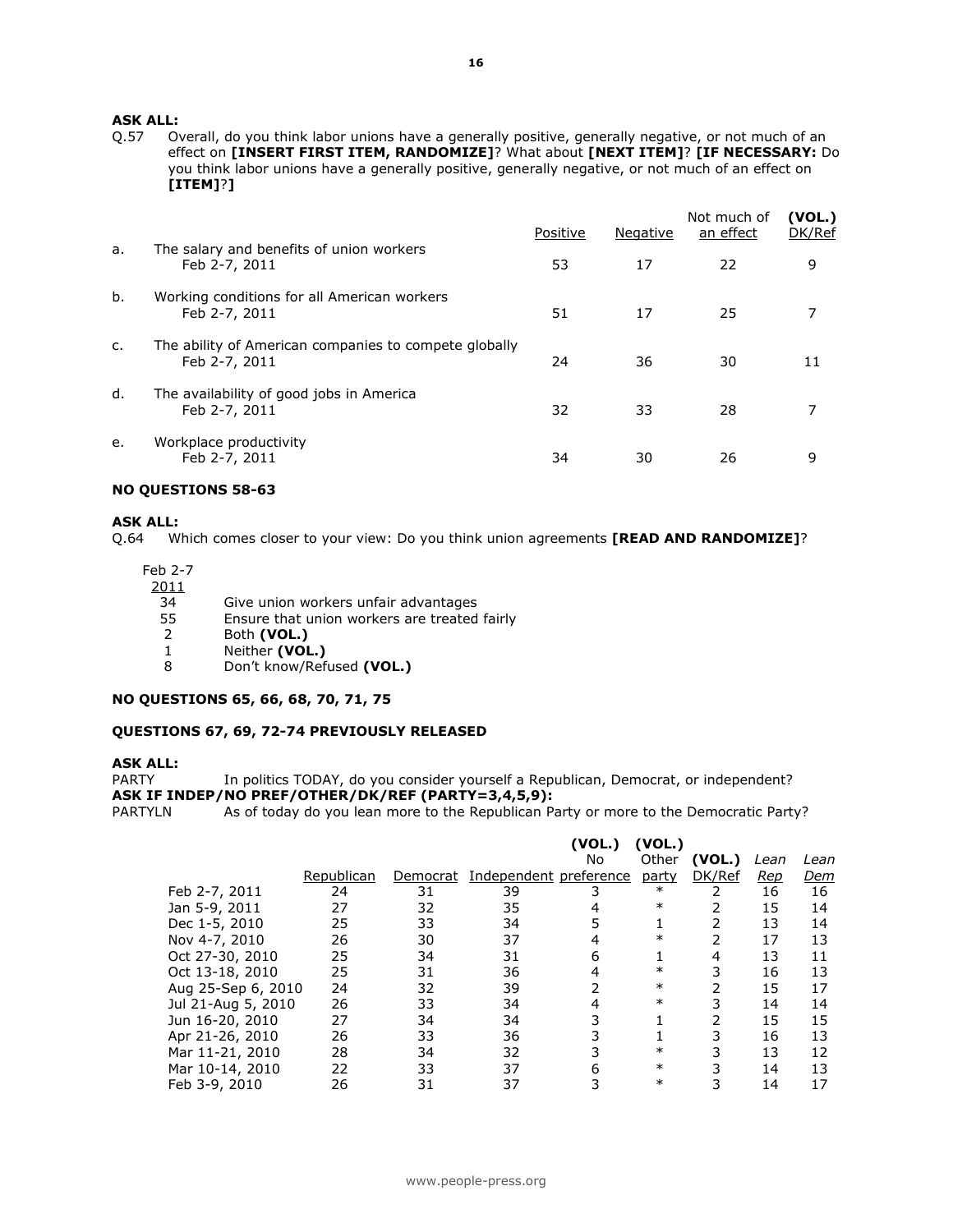| PARTY/PARTYLN CONTINUED |                      |            |      | (VOL.)<br>(VOL.)                |             |           |              |            |            |
|-------------------------|----------------------|------------|------|---------------------------------|-------------|-----------|--------------|------------|------------|
|                         |                      |            |      |                                 | No          |           | Other (VOL.) | Lean       | Lean       |
|                         |                      | Republican |      | Democrat Independent preference |             | party     | DK/Ref       | <u>Rep</u> | <u>Dem</u> |
|                         | <b>Yearly Totals</b> |            |      |                                 |             |           |              |            |            |
|                         | 2010                 | 25.2       | 32.7 | 35.2                            | 3.6         | .4        | 2.8          | 14.5       | 14.1       |
|                         | 2009                 | 23.9       | 34.4 | 35.1                            | 3.4         | .4        | 2.8          | 13.1       | 15.7       |
|                         | 2008                 | 25.7       | 36.0 | 31.5                            | 3.6         | .3        | 3.0          | 10.6       | 15.2       |
|                         | 2007                 | 25.3       | 32.9 | 34.1                            | 4.3         | .4        | 2.9          | 10.9       | 17.0       |
|                         | 2006                 | 27.8       | 33.1 | 30.9                            | 4.4         | $\cdot$ 3 | 3.4          | 10.5       | 15.1       |
|                         | 2005                 | 29.3       | 32.8 | 30.2                            | 4.5         | .3        | 2.8          | 10.3       | 14.9       |
|                         | 2004                 | 30.0       | 33.5 | 29.5                            | 3.8         | .4        | 3.0          | 11.7       | 13.4       |
|                         | 2003                 | 30.3       | 31.5 | 30.5                            | 4.8         | $.5\,$    | 2.5          | 12.0       | 12.6       |
|                         | 2002                 | 30.4       | 31.4 | 29.8                            | 5.0         | .7        | 2.7          | 12.4       | 11.6       |
|                         | 2001                 | 29.0       | 33.2 | 29.5                            | 5.2         | .6        | 2.6          | 11.9       | 11.6       |
|                         | 2001 Post-Sept 11    | 30.9       | 31.8 | 27.9                            | 5.2         | .6        | 3.6          | 11.7       | 9.4        |
|                         | 2001 Pre-Sept 11     | 27.3       | 34.4 | 30.9                            | 5.1         | .6        | 1.7          | 12.1       | 13.5       |
|                         | 2000                 | 28.0       | 33.4 | 29.1                            | 5.5         | $.5\,$    | 3.6          | 11.6       | 11.7       |
|                         | 1999                 | 26.6       | 33.5 | 33.7                            | 3.9         | $.5\,$    | 1.9          | 13.0       | 14.5       |
|                         | 1998                 | 27.9       | 33.7 | 31.1                            | 4.6         | .4        | 2.3          | 11.6       | 13.1       |
|                         | 1997                 | 28.0       | 33.4 | 32.0                            | 4.0         | .4        | 2.3          | 12.2       | 14.1       |
|                         | 1996                 | 28.9       | 33.9 | 31.8                            | 3.0         | .4        | 2.0          | 12.1       | 14.9       |
|                         | 1995                 | 31.6       | 30.0 | 33.7                            | 2.4         | .6        | 1.3          | 15.1       | 13.5       |
|                         | 1994                 | 30.1       | 31.5 | 33.5                            | 1.3         | --        | 3.6          | 13.7       | 12.2       |
|                         | 1993                 | 27.4       | 33.6 | 34.2                            | 4.4         | 1.5       | 2.9          | 11.5       | 14.9       |
|                         | 1992                 | 27.6       | 33.7 | 34.7                            | 1.5         | 0         | 2.5          | 12.6       | 16.5       |
|                         | 1991                 | 30.9       | 31.4 | 33.2                            | $\mathbf 0$ | 1.4       | 3.0          | 14.7       | 10.8       |
|                         | 1990                 | 30.9       | 33.2 | 29.3                            | 1.2         | 1.9       | 3.4          | 12.4       | 11.3       |
|                         | 1989                 | 33         | 33   | 34                              | $- -$       | $-1$      |              |            |            |
|                         | 1987                 | 26         | 35   | 39                              | --          | --        | $- -$        | $- -$      | --         |

#### ASK ALL:

EMPLOY Are you now employed full-time, part-time or not employed?

Feb 2-7

- 2011
- 56 Employed
- 42 Full-time<br>15 Part-time
- Part-time
- 43 Not employed<br>  $*$  Don't know/Pe
	- Don't know/Refused (VOL.)

#### ASK ALL:

LABOR2 Are you or is your spouse a member of a labor union? ASK IF RESPONDENT OR SPOUSE NOT A MEMBER OF LABOR UNION (LABOR2=2,9):

LABOR3 Have you or your spouse ever been a member of a labor union?

Feb 2-7

- $\frac{2011}{37}$ 
	- 37 Yes, current or former union member<br>13 Current member
	- 13 Current member<br>24 Former member
	- Former member
- 62 Not ever a union member
- 1 Don't know/Refused (VOL.)